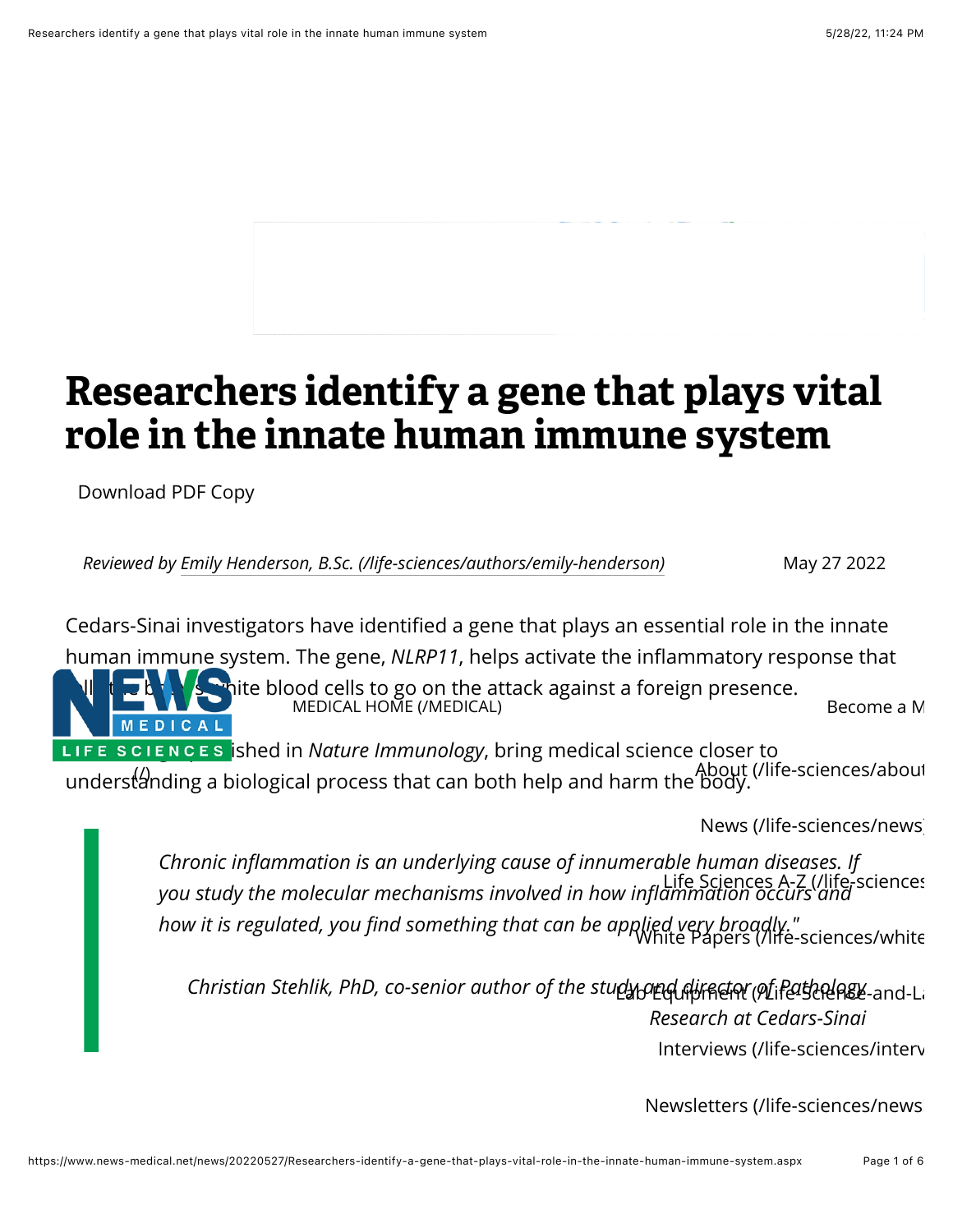When the immune system senses a bacteria, virus, toxin or other foreign presence in the body, it sends white blood cells to surround the unwanted substance and release chemicals to attack it. This response leads to inflammation, which causes redness, pain, warmth and swelling in the affected area as the body heals itself. Sometimes this defensive response lasts longer than it should, resulting in chronic inflammation. Or, the immune system may mistakenly attack healthy cells, leading to autoimmune disease.

"Acute inflammation is necessary and beneficial to eradicate infection and initiate wound healing," said Andrea Dorfleutner, PhD, cosenior author of the study and associate professor in the departments of Academic Pathology and Biomedical Sciences at Cedars-Sinai. "Chronic, long-term, uncontrolled inflammation, however, is detrimental and can damage the body's organs and tissues."

The key to controlling the inflammatory response and preventing chronic inflammation may lie in being able to influence the expression of the *NLRP11* gene.

## Related Stories

- Understanding transposons [provides a new starting point to](https://www.news-medical.net/news/20220527/Understanding-transposons-provides-a-new-starting-point-to-generate-more-powerful-gene-editing-tools.aspx) generate more powerful gene editing tools (/news/20220527/Understandin g-transposons-provides-a-newstarting-point-to-generatemore-powerful-gene-editingtools.aspx)
- Study unveils the novel driver of cardiomyocyte loss [\(/news/20220525/Study-unveils](https://www.news-medical.net/news/20220525/Study-unveils-the-novel-driver-of-cardiomyocyte-loss.aspx)the-novel-driver-ofcardiomyocyte-loss.aspx)
- HMA therapy for patients with myelodysplastic syndrome could potentially activate a sleeping oncogene [\(/news/20220526/HMA-therapy](https://www.news-medical.net/news/20220526/HMA-therapy-for-patients-with-myelodysplastic-syndrome-could-potentially-activate-a-sleeping-oncogene.aspx)for-patients-withmyelodysplastic-syndromecould-potentially-activate-asleeping-oncogene.aspx)

The investigators used a gene-editing system called CRISPR/Cas9 to remove genes or introduce gene mutations in human white blood cells called macrophages. They observed that when they deleted *NLRP11*, it prevented an immune system sensor called the NLRP3 inflammasome from being activated and launching the inflammatory response.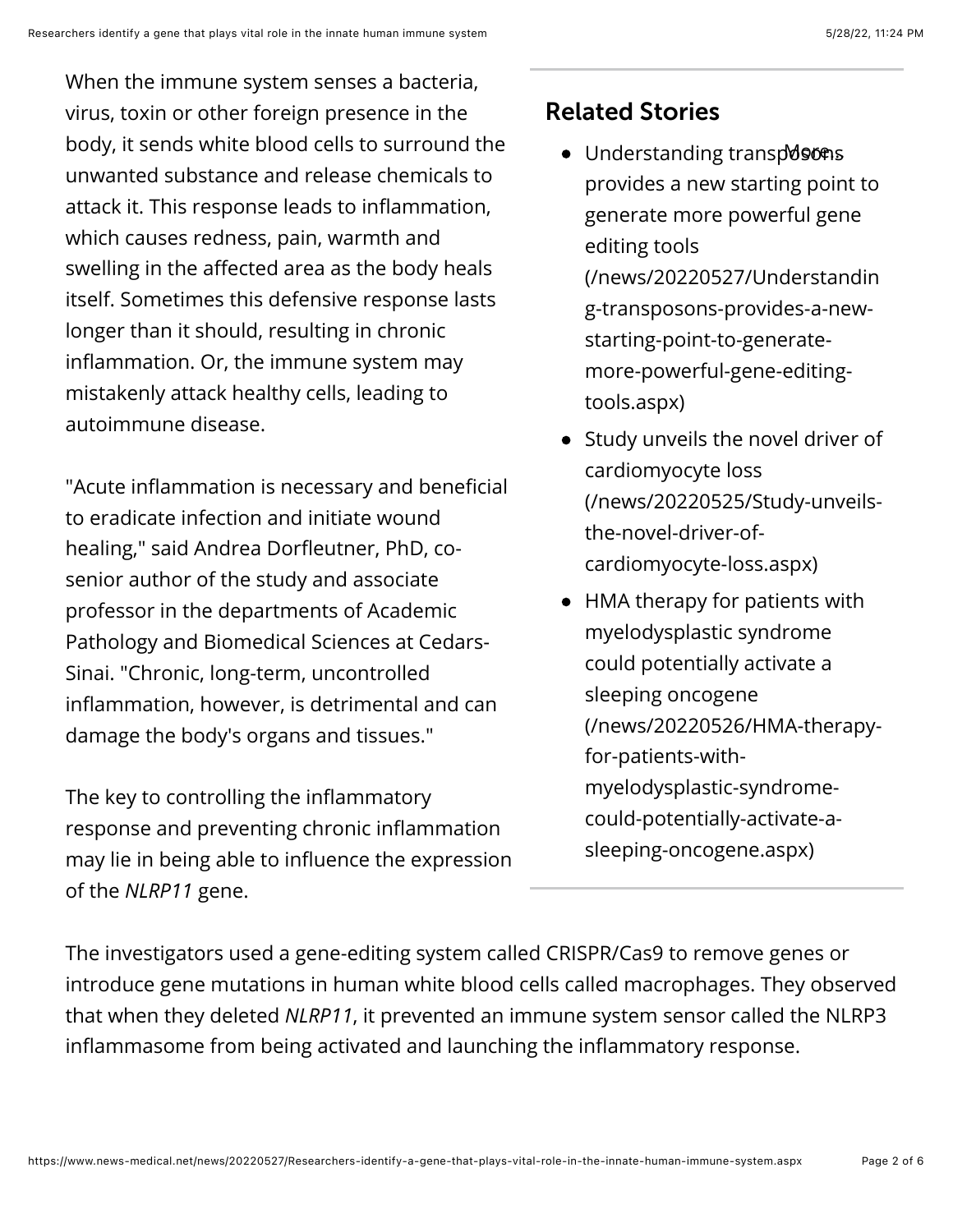When the investigators restored the *NLRP11* gene, the NLRP3 inflammasome sent its attack signals, which triggered the typical inflammatory process. The investigators chose to focus on this gene in particular because it is not expressed in mice, which led them to hypothesize that it was integral to the complex immune system that exists in humans.

"Now that we have a better picture of the mechanisms behind inflammation, we can come up with completely new strategies to target it that have not been possible before," Dorfleutner said.

The first authors of the study are Anu Gangopadhyay, Savita Devi, PhD, and Shivendra Tenguria, PhD, all investigators in the Stehlik and Dorfleutner Laboratory.

#### **Source:**

[Cedars-Sinai \(https://www.cedars-sinai.org/newsroom/cedars-sinai-investigators-id-gene](https://www.cedars-sinai.org/newsroom/cedars-sinai-investigators-id-gene-critical-to-human-immune-response)critical-to-human-immune-response)

## **Journal reference:**

Gangopadhyay, A., *et al.* (2022) NLRP3 licenses NLRP11 for inflammasome activation in human macrophages. *Nature Immunology.* doi.org/10.1038/s41590-022-01220-3 [\(https://doi.org/10.1038/s41590-022-01220-3\).](https://doi.org/10.1038/s41590-022-01220-3)

### **Be the !rst to rate this article**

777777

Posted in: [Cell Biology \(/category/Cell-Biology.aspx\)](https://www.news-medical.net/category/Cell-Biology.aspx) | [Genomics \(/category/Genomics.aspx\)](https://www.news-medical.net/category/Genomics.aspx) Tags: [Autoimmune Disease \(/?tag=/Autoimmune-Disease\)](https://www.news-medical.net/?tag=/Autoimmune-Disease), [Bacteria \(/?tag=/Bacteria\),](https://www.news-medical.net/?tag=/Bacteria) Blood (/? [tag=/Blood\), Cas9 \(/?tag=/Cas9\), Chemicals \(/?tag=/Chemicals\), Chronic \(/?tag=/Chronic\), CRISP](https://www.news-medical.net/?tag=/Blood)[R](https://www.news-medical.net/condition/CRISPR) (/condition/CRISPR), [Gene \(/condition/Gene\),](https://www.news-medical.net/condition/Gene) [Gene-Editing \(/?tag=/Gene-Editing\)](https://www.news-medical.net/?tag=/Gene-Editing), [Genes \(/?tag=/Genes\)](https://www.news-medical.net/?tag=/Genes), [Heart \(/?tag=/Heart\),](https://www.news-medical.net/?tag=/Heart) [Immune System \(/?tag=/Immune-System\),](https://www.news-medical.net/?tag=/Immune-System) [Immunology \(/condition/Immunology\)](https://www.news-medical.net/condition/Immunology), Infl[ammasome \(/?tag=/In](https://www.news-medical.net/?tag=/Inflammasome)flammasome), Infl[ammation \(/?tag=/In](https://www.news-medical.net/?tag=/Inflammation)fl[ammation\), Laboratory \(/?](https://www.news-medical.net/?tag=/Laboratory)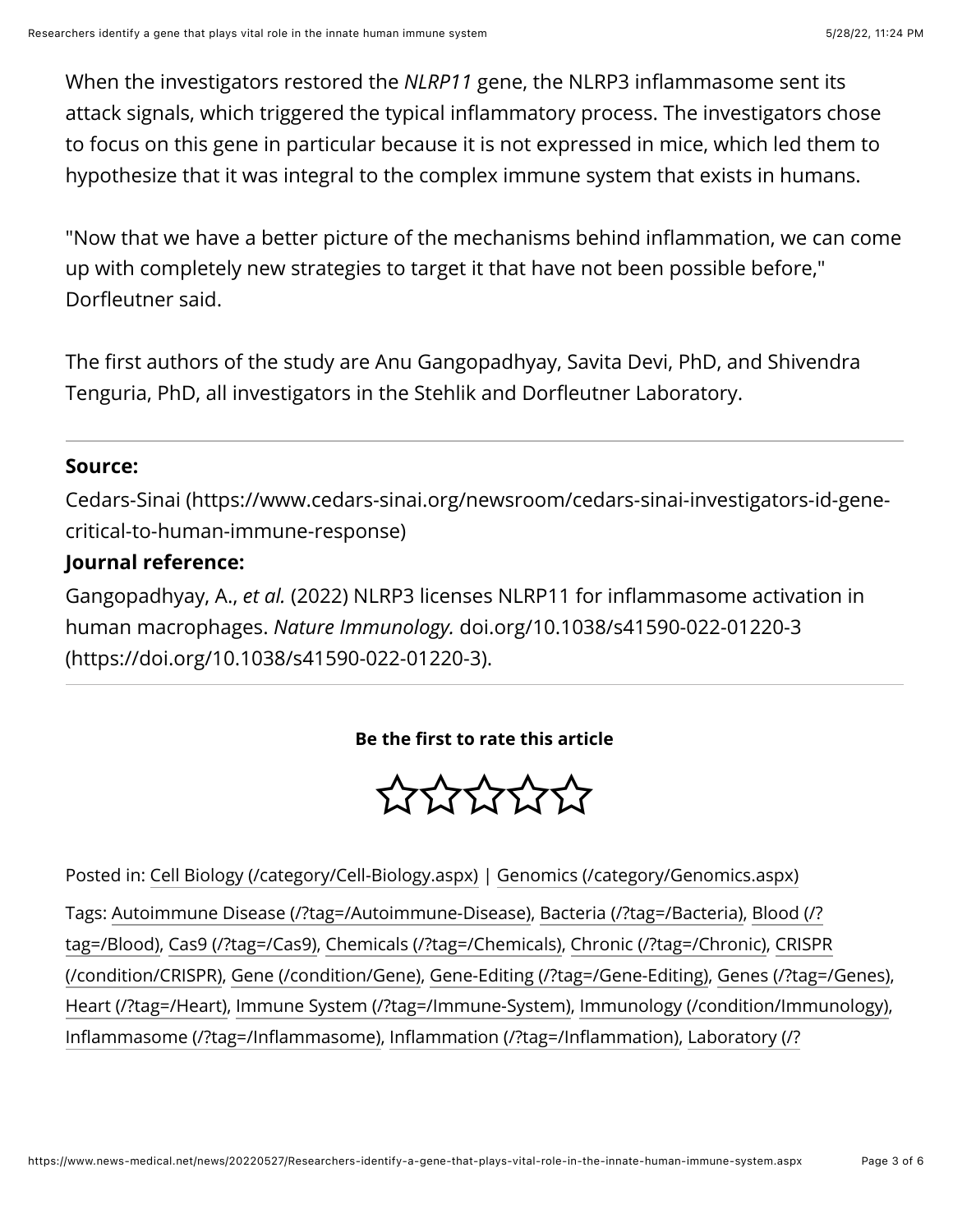[tag=/Laboratory\), Medicine \(/?tag=/Medicine\), Pain \(/condition/Pain\), Pathology \(/?tag=/Pat](https://www.news-medical.net/?tag=/Laboratory)[hology\)](https://www.news-medical.net/?tag=/Pathology), [Research \(/?tag=/Research\),](https://www.news-medical.net/?tag=/Research) [Toxin \(/?tag=/Toxin\),](https://www.news-medical.net/?tag=/Toxin) [Virus \(/condition/Virus\)](https://www.news-medical.net/condition/Virus), [Wound \(/?tag=/Wound\),](https://www.news-medical.net/?tag=/Wound) [Wound Healing \(/?tag=/Wound-Healing\)](https://www.news-medical.net/?tag=/Wound-Healing)

[Comments \(0\)](#page-3-0)

[Download](https://www.news-medical.net/news/20220527/Researchers-identify-a-gene-that-plays-vital-role-in-the-innate-human-immune-system.aspx#) PDF Copy

## **Suggested Reading**

<span id="page-3-0"></span>

(order edited and be-a-simple-to-address-vitamin-Gene-edited tomatoes could be a simple solution to address vitamin D insufficiency [\(/news/20220523/Gen…](https://www.news-medical.net/news/20220523/Gene-edited-tomatoes-could-be-a-simple-solution-to-address-vitamin-D-insufficiency.aspx)



(/news/202206/20220511/Researchers- including that in a please architecture Researchers find gene that shapes mutation rate in mice [\(/news/20220511/Rese…](https://www.news-medical.net/news/20220511/Researchers-find-gene-that-shapes-mutation-rate-in-mice.aspx) find-gene-that-shapes-...



Preclinical study may pave the way toward [prevention and recovery](https://www.news-medical.net/news/20220519/Preclinical-study-may-pave-the-way-toward-prevention-and-recovery-of-neonatal-brain-injuries.aspx) of neonatal brain injuries…



**turghyeur as a graph of Ad Futeoninic graph published a Bibliother Control at ic** Associations between mucosal gene expression and microbiome [composition in three…](https://www.news-medical.net/news/20220519/Associations-between-mucosal-gene-expression-and-microbiome-composition-in-three-gastrointestinal-disorders.aspx)

#### (**/insebease420234)52/Gba/Gb/Sfgie**thtist**(d/lagoslifi(c3/Gb24)05364/dfbtutel**y-

Scientists discover a gene defect that results in allergic and autoimmune disease

[\(/news/20220526/Scien…](https://www.news-medical.net/news/20220526/Scientists-discover-a-gene-defect-that-results-in-allergic-and-autoimmune-disease.aspx) [\(/news/20220524/Stud…](https://www.news-medical.net/news/20220524/Study-identifies-a-gene-that-plays-an-important-role-in-embryo-development.aspx) Study identifies a gene that plays an important role in embryo development

#### (/news/20220517/Mice- live-longer-with-nasal- gene-therapy.aspx)

Mice live longer with nasal gene therapy [\(/news/20220517/Mice](https://www.news-medical.net/news/20220517/Mice-live-longer-with-nasal-gene-therapy.aspx)live-longer-with-nasalgene-therapy.aspx)

## **(indextoin-to-sepere-to-se-to-se-to-se-to-se-to-se-to-se-to-se-to-se-to-se-to-se-**<br>Environmental-stress.aspx

gastrointestinal-[learning disabilities plays](https://www.news-medical.net/news/20220527/Gene-linked-to-severe-learning-disabilities-plays-a-key-role-in-cells-response-to-environmental-stress.aspx) discorders.<br>Discorders in del Gene linked to severe a key role in cells' response to environmental stress…

## **Comments**

The opinions expressed here are the views of the writer and do not necessarily reflect the views and opinions of News Medical.

Post a new comment **[Login](https://www.news-medical.net/news/20220527/Researchers-identify-a-gene-that-plays-vital-role-in-the-innate-human-immune-system.aspx#)**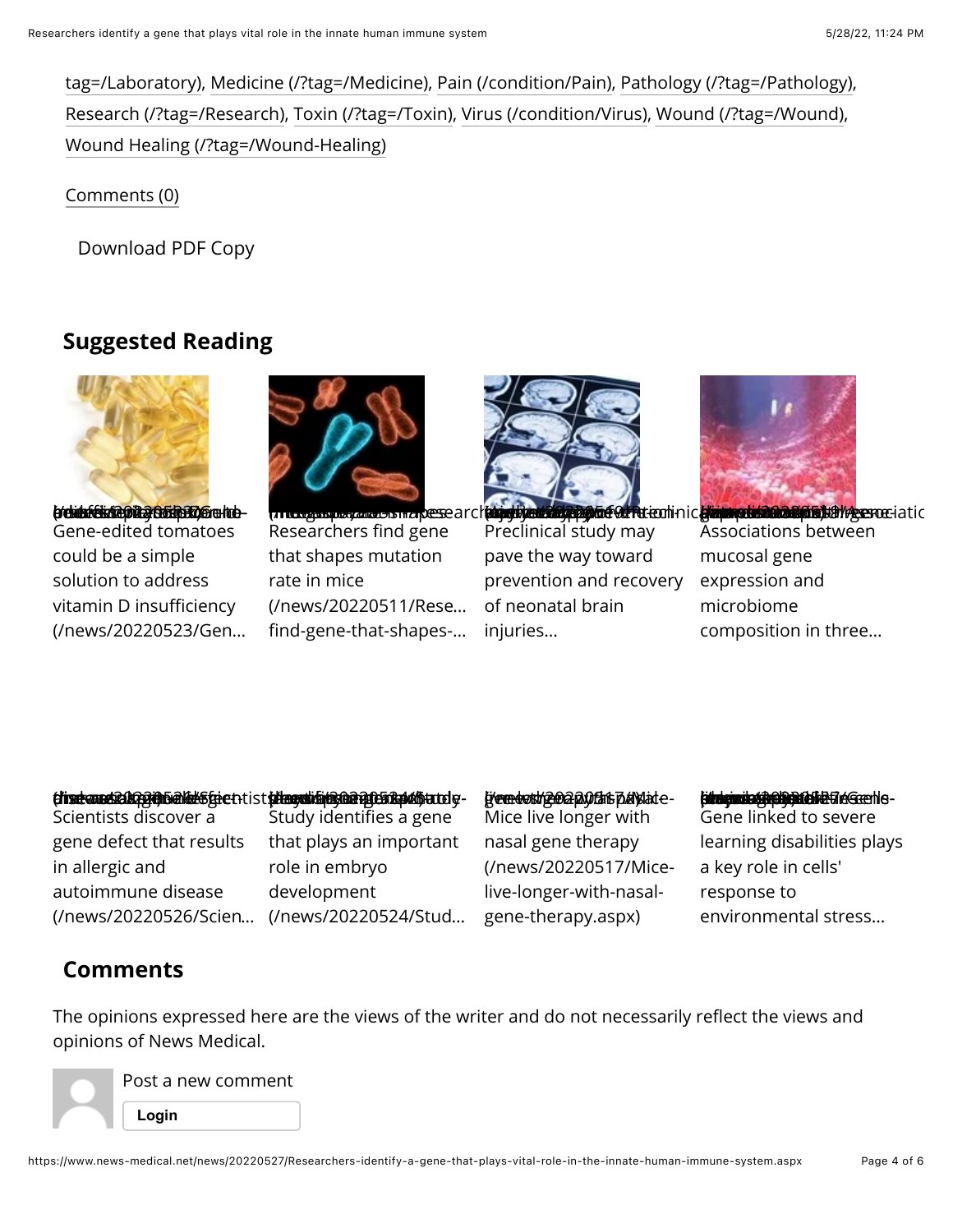**[Post](https://www.news-medical.net/news/20220527/Researchers-identify-a-gene-that-plays-vital-role-in-the-innate-human-immune-system.aspx#)**



 [\(https://www.healthonnet.org/HONcode/Conduct.html?HONConduct683179\)](https://www.healthonnet.org/HONcode/Conduct.html?HONConduct683179)

(//privacy.truste.com/privacy-seal/validation?rid=80814776-9892-4bc0-a!

| <b>Medical Links</b>                |                                                                                                                                                                                                   | <b>Life Sciences Links</b>                         |
|-------------------------------------|---------------------------------------------------------------------------------------------------------------------------------------------------------------------------------------------------|----------------------------------------------------|
| Medical Home (/medical)             | MediKnowledge Series<br>(/mediknowledge)<br>Health & Personal Care (/Consumer-<br>Products)<br>Medical Devices (/Clinical-and-<br>Diagnostics)<br>White Papers (/life-<br>Drugs (/drugs-a-z.aspx) | Life Sciences Home (/life-                         |
| COVID-19 (/condition/Coronavirus-   |                                                                                                                                                                                                   | News (/life-sciences/new                           |
| Disease-COVID-19)                   |                                                                                                                                                                                                   | Lab Instruments & Equip<br>Science-and-Laboratory) |
| News (/medical/news)                |                                                                                                                                                                                                   |                                                    |
| Health A-Z (/medical-a-z.aspx)      |                                                                                                                                                                                                   | Life Sciences A-Z (/life-sci                       |
| White Papers (/medical/whitepapers) |                                                                                                                                                                                                   | sciences/whitepapers)                              |
| Thought Leaders (/medical/thought-  |                                                                                                                                                                                                   |                                                    |

[Thought Leaders \(/medical/thought](https://www.news-medical.net/medical/thought-leaders)leaders)

[Insights \(/medical/insights-from-](https://www.news-medical.net/medical/insights-from-industry)

https://www.news-medical.net/news/20220527/Researchers-identify-a-gene-that-plays-vital-role-in-the-innate-human-immune-system.aspx Page 5 of 6

Thought Leaders (/life[sciences/thought-leaders](https://www.news-medical.net/life-sciences/thought-leaders))